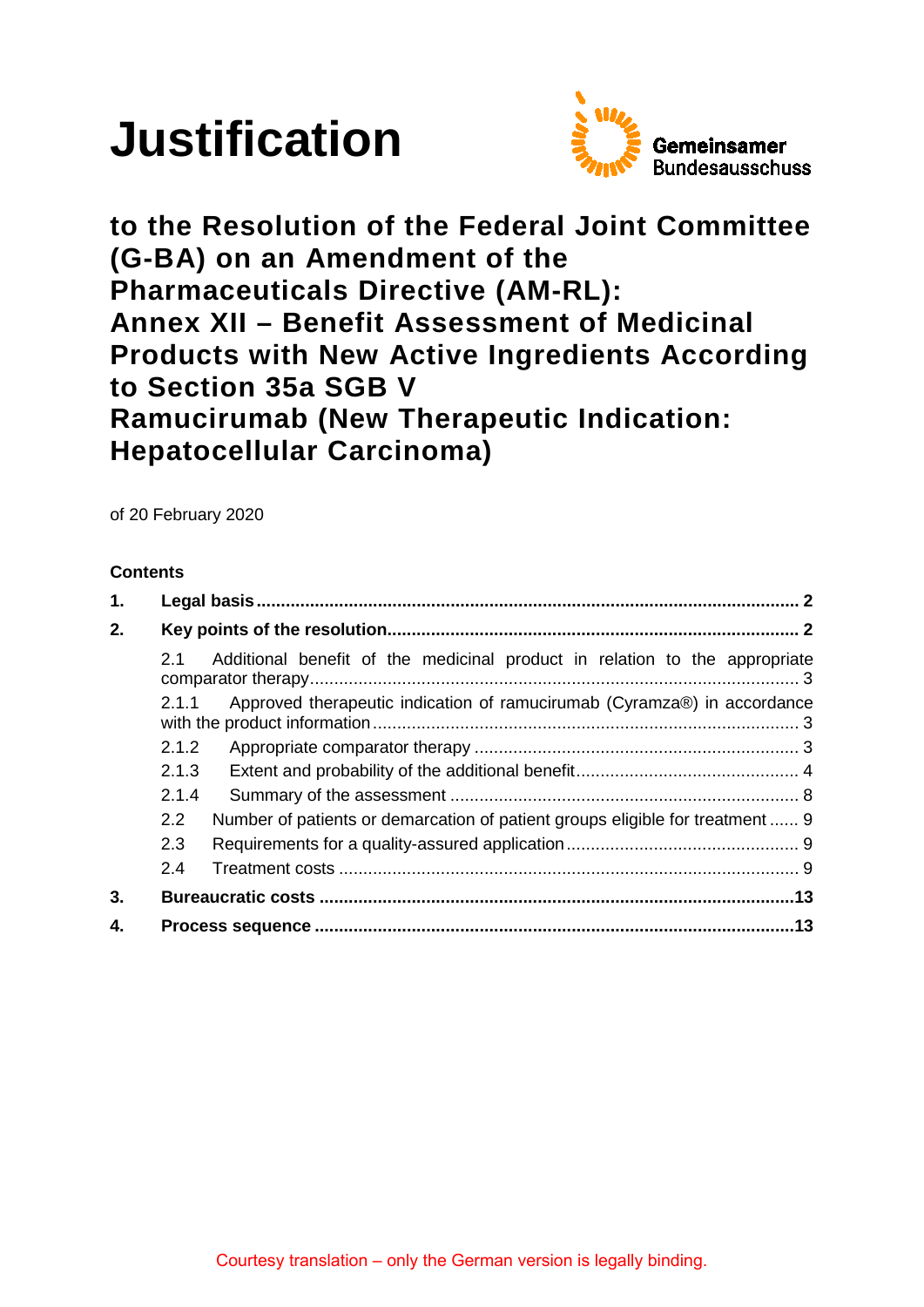# <span id="page-1-0"></span>**1. Legal basis**

According to Section 35a, paragraph 1 German Social Code, Book Five (SGB V), the Federal Joint Committee (G-BA) assesses the benefit of reimbursable medicinal products with new active ingredients. This includes in particular the assessment of the additional benefit and its therapeutic significance. The benefit assessment is carried out on the basis of evidence provided by the pharmaceutical company, which must be submitted to the G-BA electronically, including all clinical trials the pharmaceutical company has conducted or commissioned, at the latest at the time of the first placing on the market as well as the marketing authorisation of new therapeutic indications of the medicinal product, and which must contain the following information in particular:

- 1. Approved therapeutic indications,
- 2. Medical benefit,
- 3. Additional medical benefit in relation to the appropriate comparator therapy,
- 4. Number of patients and patient groups for whom there is a therapeutically significant additional benefit,
- 5. Treatment costs for statutory health insurance funds,
- 6. Requirements for a quality-assured application.

The G-BA may commission the Institute for Quality and Efficiency in Health Care (IQWiG) to carry out the benefit assessment. According to Section 35a, paragraph 2 SGB V, the assessment must be completed within three months of the relevant date for submission of the evidence and published on the internet.

According to Section 35a, paragraph 3 SGB V, the G-BA decides on the benefit assessment within three months of its publication. The resolution is to be published on the internet and forms part of the Pharmaceuticals Directive.

# <span id="page-1-1"></span>**2. Key points of the resolution**

The active ingredient ramucirumab (Cyramza®) was listed for the first time on 1 February 2015 in the "LAUER-TAXE®", the extensive German registry of available drugs and their prices.

On 1 August 2019, ramucirumab received the marketing authorisation for a new therapeutic indication classified as a major variation of Type 2 according to Annex 2, number 2a to Regulation (EC) No. 1234/2008 of the Commission from 24 November 2008 concerning the examination of variations to the terms of marketing authorisations for medicinal products for human use and veterinary medicinal products (OJ L 334, 12 December 2008, p. 7).

On 28 August 2019, the pharmaceutical company submitted a dossier in accordance with Section 4, paragraph 3, number 2 Ordinance on the Benefit Assessment of Pharmaceuticals (AM-NutzenV) in conjunction with Chapter 5, Section 8, paragraph 1, number 2 of the Rules of Procedure (VerfO) of the G-BA on the active ingredient ramucirumab with the new therapeutic indication (treatment of adult patients with advanced or unresectable hepatocellular carcinoma).

The G-BA commissioned the IQWiG to carry out the assessment of the dossier. The benefit assessment was published on the website of the G-BA [\(www.g-ba.de\)](http://www.g-ba.de/) on 2 December 2019, thus initiating the written statement procedure. In addition, an oral hearing was held.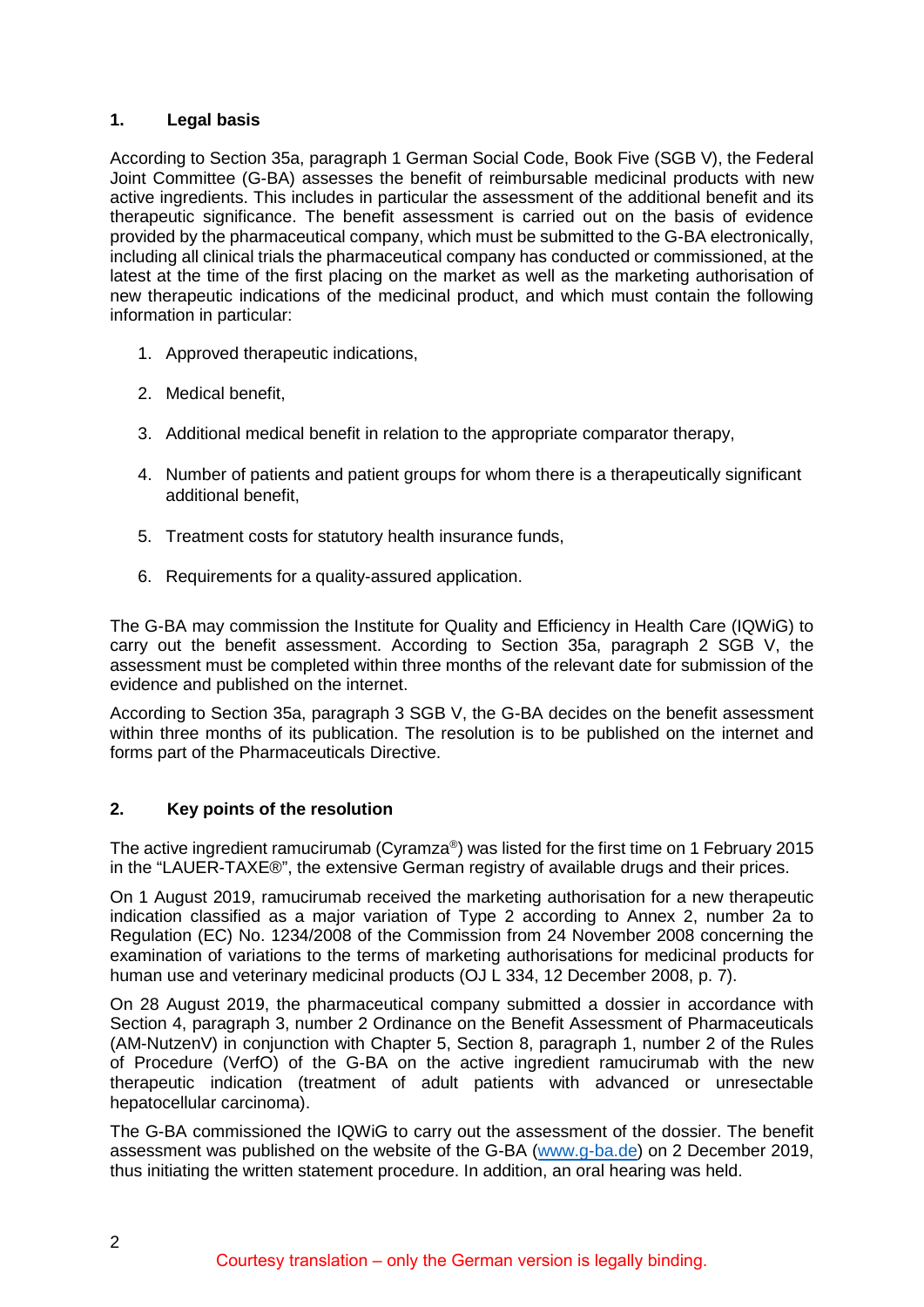The G-BA came to a resolution on whether an additional benefit of ramucirumab compared with the appropriate comparator therapy could be determined on the basis of the dossier of the pharmaceutical company, the dossier assessment prepared by the IQWiG, the statements submitted in the written statement and oral hearing procedure, and the addenda to the benefit assessment prepared by the IQWiG. In order to determine the extent of the additional benefit, the G-BA has evaluated the data justifying the finding of an additional benefit on the basis of their therapeutic relevance (qualitative), in accordance with the criteria laid down in Chapter 5, Section 5, paragraph 7 VerfO. The methodology proposed by the IQWiG in accordance with the General Methods<sup>[1](#page-2-3)</sup> was not used in the benefit assessment of ramucirumab.

In the light of the above and taking into account the statements received and the oral hearing, the G-BA has arrived at the following assessment:

# <span id="page-2-0"></span>**2.1 Additional benefit of the medicinal product in relation to the appropriate comparator therapy**

# <span id="page-2-1"></span>**2.1.1 Approved therapeutic indication of ramucirumab (Cyramza®) in accordance with the product information**

Cyramza monotherapy is indicated for the treatment of adult patients with advanced or unresectable hepatocellular carcinoma who have a serum alpha fetoprotein (AFP) of  $\geq 400$ ng/ml and who have been previously treated with sorafenib.

# <span id="page-2-2"></span>**2.1.2 Appropriate comparator therapy**

The appropriate comparator therapy was determined as follows:

Adult patients with advanced or unresectable hepatocellular carcinoma without curative therapy intent and for whom locoregional therapy is not an option who have a serum alpha fetoprotein (AFP) of ≥ 400 ng/ml and who have been previously treated with sorafenib.

- Best supportive care

or

**Cabozantinib** 

# Criteria according to Chapter 5, Section 6 of the Rules of Procedure of the G-BA:

The appropriate comparator therapy must be an appropriate therapy in the therapeutic indication according to the generally recognised state of medical knowledge (Section 12 SGB V), preferably a therapy for which endpoint studies are available and which has proven its worth in practical application unless contradicted by the guidelines under Section 92, paragraph 1 SGB V or the principle of economic efficiency.

In determining the appropriate comparator therapy, the following criteria, in particular, must be taken into account as specified in Chapter 5, Section 6, paragraph 3 VerfO:

- 1. To be considered as a comparator therapy, the medicinal product must, principally, have a marketing authorisation for the therapeutic indication.
- 2. If a non-medicinal treatment is considered as a comparator therapy, this must be available within the framework of the SHI system.

<span id="page-2-3"></span> <sup>1</sup> General Methods, Version 5.0 dated 10 July 2017. Institut für Qualität und Wirtschaftlichkeit im Gesundheitswesen [Institute for Quality and Efficiency in Health Care], Cologne.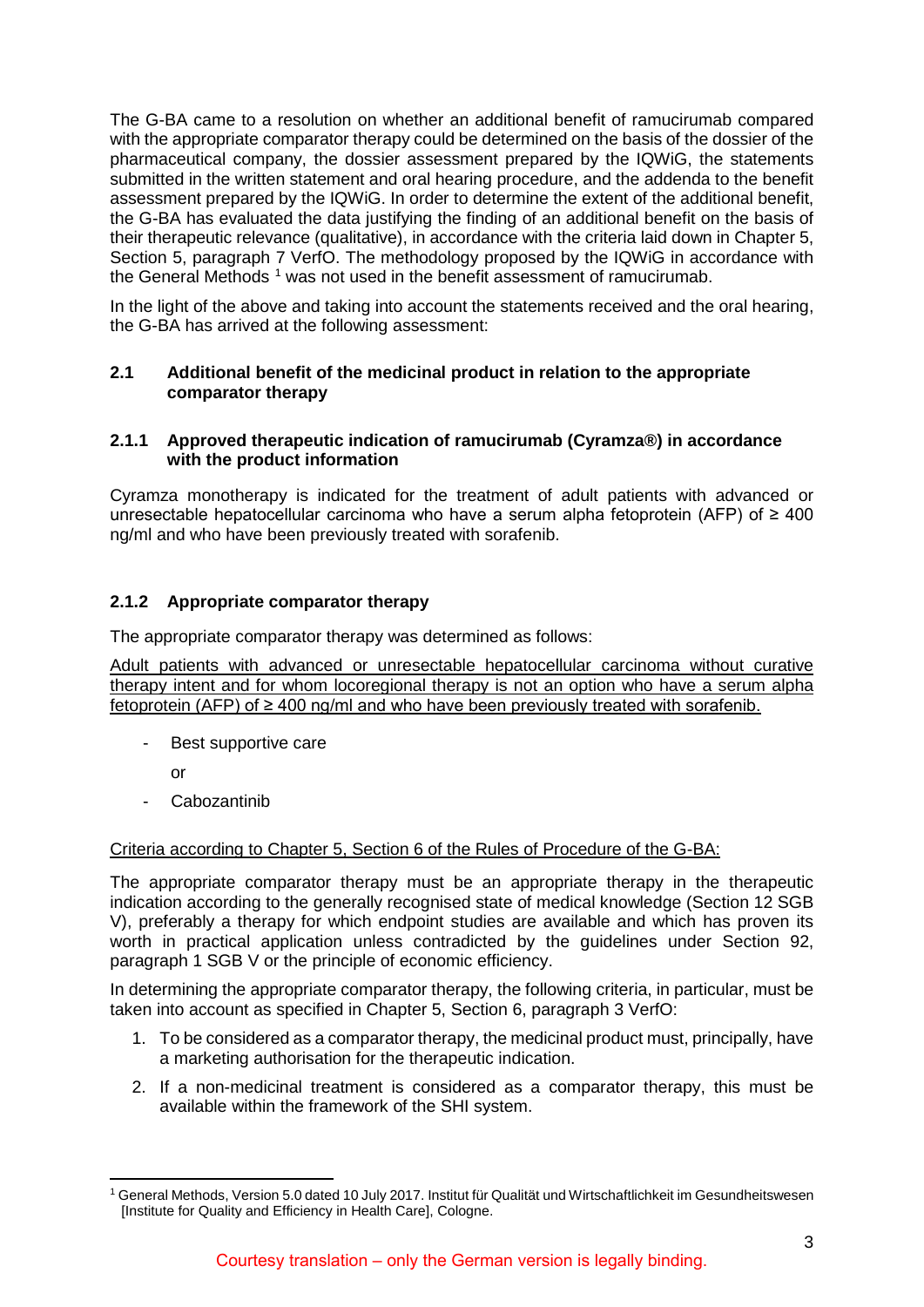- 3. As comparator therapy, medicinal products or non-medicinal treatments for which the patient-relevant benefit has already been determined by the Federal Joint Committee shall be preferred.
- 4. According to the generally recognised state of medical knowledge, the comparator therapy should be part of the appropriate therapy in the therapeutic indication.

#### Justification based on the criteria set out in Chapter 5, Section 6, paragraph 3 VerfO:

- On 1. In accordance with the authorisation status, the active ingredients cabozantinib, mitomycin, sorafenib, and regorafenib are available. Regorafenib is currently not sold in Germany.
- On 2. Non-medicinal treatment is not considered an appropriate comparator therapy. It is assumed that both curative treatment (corresponding to BCLC stage 0 and A) and locoregional therapy in BCLC stage B, in particular transarterial (chemo)embolisation (TACE or TAE), are out of the question in the present therapeutic indication.
- On 3. For the therapeutic indication, the following G-BA resolutions or guidelines are available for medicinal or non-medicinal treatments:
	- Quality assurance measures for proton therapy of inoperable hepatocellular carcinoma; resolution of 16 July 2009, 27 November 2015, and 27 July 2017
	- Assessment according to Section 137h SGB V Ultrasound-guided highly intensive focused ultrasound for the treatment of hepatocellular carcinoma; resolution of 16 March 2017
	- Cabozantinib: Resolution on the Benefit Assessment of Medicinal Products with New Active Ingredients According to Section 35a SGB V dated 6 June 2019
- On 4. Overall, the treatment options are limited in the present therapeutic indication. According to current guidelines, patients with advanced hepatocellular carcinoma in Child-Pugh A stage after progress should be treated with sorafenib therapy either alone with the best possible supportive therapy with the aim of alleviating disease symptoms and improving quality of life or in addition to the best possible supportive therapy with cabozantinib.

The findings in Annex XII do not restrict the scope of treatment required to fulfil the medical treatment contract.

# <span id="page-3-0"></span>**2.1.3 Extent and probability of the additional benefit**

In summary, the additional benefit of ramucirumab is assessed as follows:

Proof of a minor additional benefit.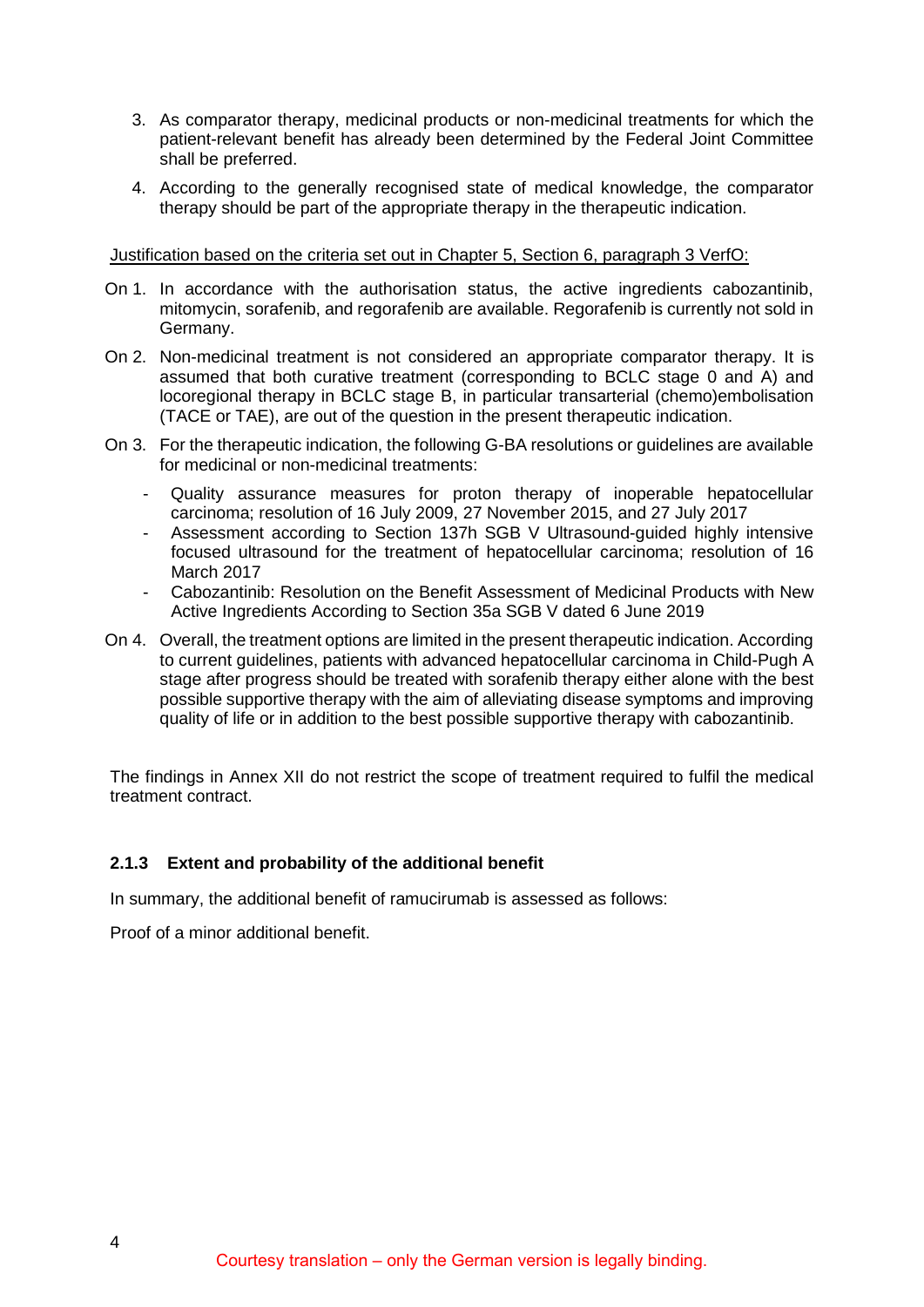#### Justification:

The present benefit assessment included a sub-population of the REACH study and the entire REACH-2 study in the form of a meta-analysis. Both studies are randomised, placebocontrolled, double-blind, multi-centre studies in which one treatment with ramucirumab + BSC was compared with a treatment with placebo + BSC. To be included in the studies, patients with advanced or inoperable hepatocellular carcinoma must have already received sorafenib therapy. According to the study protocols, only patients with an ECOG performance status of 0 or 1 and with only slightly reduced liver function (Child-Pugh stage A) could be included in the studies.

The REACH study was a negative study; the goal of an overall survival extension was not achieved. However, subsequent analysis of sub-groups showed a significant benefit for ramucirumab in patients with an AFP value  $\geq 400$  ng/ml. This result was considered hypothesis generating and was the basis for REACH-2. Only patients with an AFP value ≥ 400 ng/ml were included in REACH-2. In the present benefit assessment, a meta-analytical evaluation of the data from the sub-population of patients with AFP  $\geq$  400 ng/ml from the REACH study (119 patients in the ramucirumab + BSC arm and 131 patients in the placebo + BSC arm) and all patients from the REACH 2 study is performed (randomisation of 292 patients in a 2:1 ratio; 197 patients in the ramucirumab + BSC arm and 95 patients in the placebo + BSC arm).

In the REACH study, the randomisation of patients was stratified according to geographical region and aetiology of the disease at the start of study. In the REACH-2 study, randomisation was stratified according to geographical region, macrovascular invasion, and ECOG-PS.

In both studies, treatment with ramucirumab was performed according to the product information. In the REACH study, 29 (24.4%) and 18 (14.1%) patients in the ramucirumab  $+$ BSC arm and placebo + BSC arm, respectively, experienced adverse events that led to a dose adjustment. In the REACH-2 study, such a dose adjustment was necessary because of AEs in 67 (34.0%) and 12 (12.6%) patients in the ramucirumab  $+$  BSC arm and placebo  $+$  BSC arm, respectively. In both studies, patients should receive supportive therapy to alleviate symptoms and complications in the sense of BSC.

In both the REACH and REACH-2 studies, patients were treated until disease progression, unacceptable toxicity, or withdrawal of consent.

After discontinuation of the study medication, in the REACH study 36.1% and 24.4% and in the REACH-2 study 26.9% and 28.4% of the patients in the test and control arm, respectively received systemic, non-radiological tumour therapy.

For the total population of the REACH study, the final analysis was planned after 438 deaths and was conducted in March 2015. In the REACH-2 study, the final analysis was planned after 221 deaths and took place with the data cut-off in March 2018.

# Extent and probability of the additional benefit

#### **Mortality**

For overall survival there is a statistically significant difference in favour of ramucirumab + BSC compared with placebo + BSC (hazard ratio (HR): 0.69 [95% confidence interval (CI): 0.57; 0.84]; p value < 0.001). The median overall survival in the intervention arm was 3.05 months longer than in the control arm (8.08 vs 5.03 months). This is assessed as a small increase in overall survival.

There is, therefore, a minor additional benefit for this endpoint.

# **Morbidity**

*Progression-free survival (PFS)*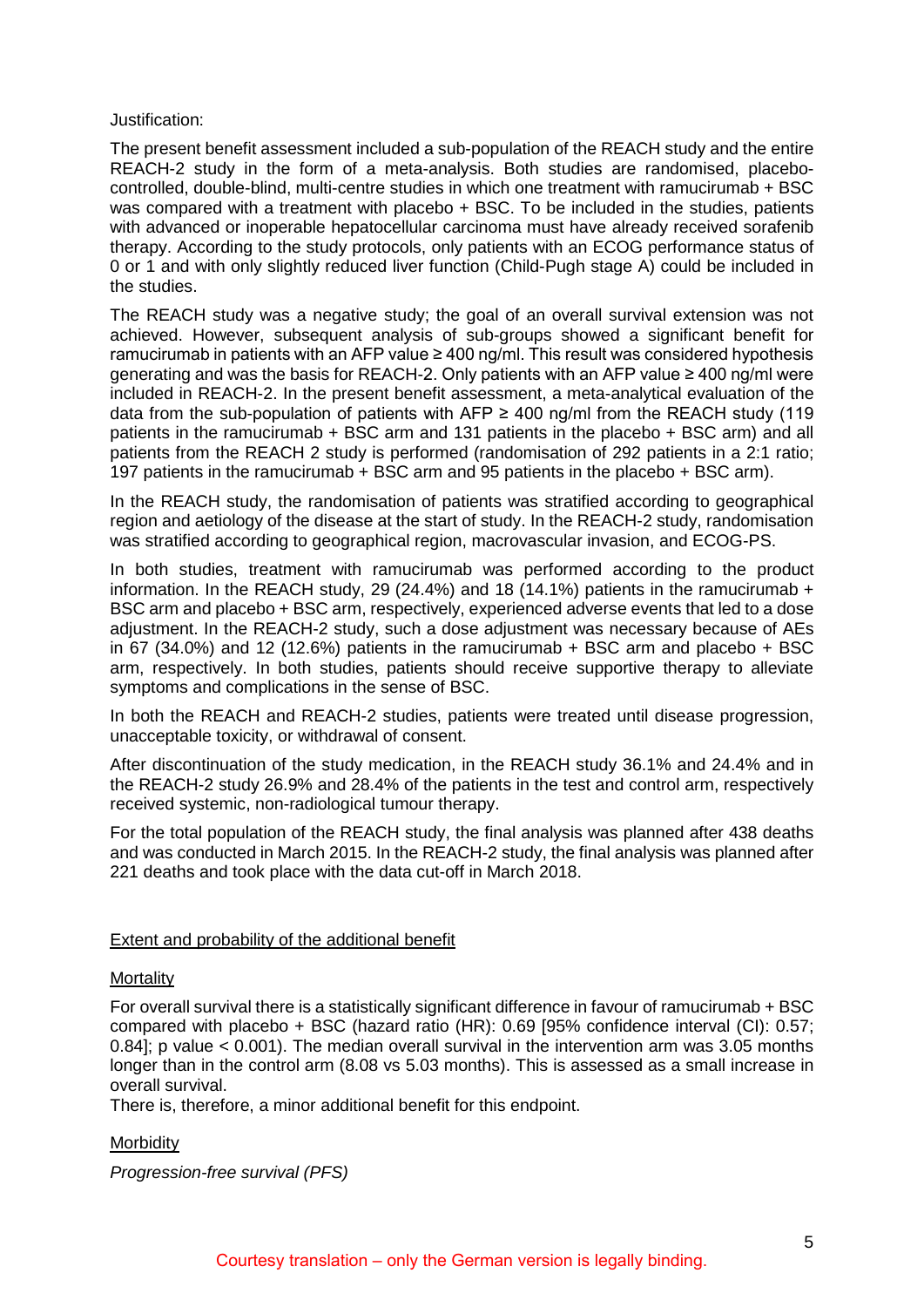In both REACH studies, PFS was defined as the time from randomisation to disease progression or death by any cause, whichever occurred earlier. Progression was assessed using imaging techniques based on the RECIST criteria.

The event-time analysis for PFS in the pooled patient population (patients of the subpopulation AFP ≥ 400 ng/ml from the REACH study and all patients from the REACH-2 study) showed a statistically significant difference in favour of ramucirumab + BSC compared with placebo + BSC (stratified HR: 0.572; [95% CI: 0.472; 0.694]; p value < 0.0001). The PFS was extended by 1.3 months (median) for patients in the ramucirumab + BSC arm (2.8 months) compared with patients in the placebo + BSC arm (1.5 months).

The PFS endpoint is a combined endpoint composed of endpoints of the mortality and morbidity categories. In the present study, the endpoint component "mortality" was collected as an independent endpoint via the endpoint overall survival. The morbidity component was not assessed on the basis of symptoms but rather exclusively by means of imaging procedures (according to RECIST 1.1). Taking the aforementioned factors into consideration, there are differing opinions within the G-BA regarding the relevance for patients of the PFS endpoint. The overall statement on the extent of the additional benefit remains unaffected.

# *Health status (surveyed using EQ-5D VAS)*

In the REACH and REACH-2 studies, the health status was assessed via the EQ-5D using the visual analogue scale (VAS).

For the benefit assessment, the pharmaceutical company presented responder analyses for the period up to the first deterioration from the baseline. As *minimal important difference* (MID) the pharmaceutical company defines a change of 7 mm or 10 mm as sensitivity analysis and refers in this respect to the study by Pickard *et al.*, 2007.

This responder analysis was not used in the IQWiG dossier evaluation because the study underlying the derivation of the MID (Pickard *et al.*, 2007) of the IQWiG was classified as unsuitable to validate the MID. This is justified on one hand by the fact that the work mentioned does not contain a longitudinal study to determine the MID, which is assumed in the current scientific discussion on deriving a valid MID. In addition, the IQWiG does not consider the ECOG-PS and FACT-G anchors used in the study to be suitable for the derivation of MID. Against the background that responder analyses based on a MID have general advantages for a clinical evaluation of effects compared with an analysis of standardised mean differences and taking into account that the validation study in question has already been used in earlier evaluations, the G-BA nevertheless uses the responder analyses in the present assessment to assess the effects on symptomatology.

Based on an MID of 7 mm, the responder analyses of the pooled evaluations show a statistically significant but small difference in extent between the treatment arms in favour of ramucirumab + BSC compared with placebo + BSC; based on an MID of 10 mm, there is no statistically significant difference. These results are not considered sufficient to deduce an added benefit for the health status endpoint with the necessary certainty.

In addition to the event time analyses for the REACH-2 study, the pharmaceutical company submitted evaluations based on mean value differences. However, these evaluations are not usable because of the high proportion of missing values and strongly decreasing return rates with partly relevant differences between the therapy arms.

# *Symptomatology (surveyed using FHSI-8)*

For the benefit assessment, the pharmaceutical company presented responder analyses with different response criteria: Deterioration by  $\geq 3$  points (sensitivity analyses for  $\geq 2$  and  $\geq 4$ points) and a responder analysis submitted in the written statement procedure with a response criterion of  $\geq$  5 points Although no validation is available for these response criteria, the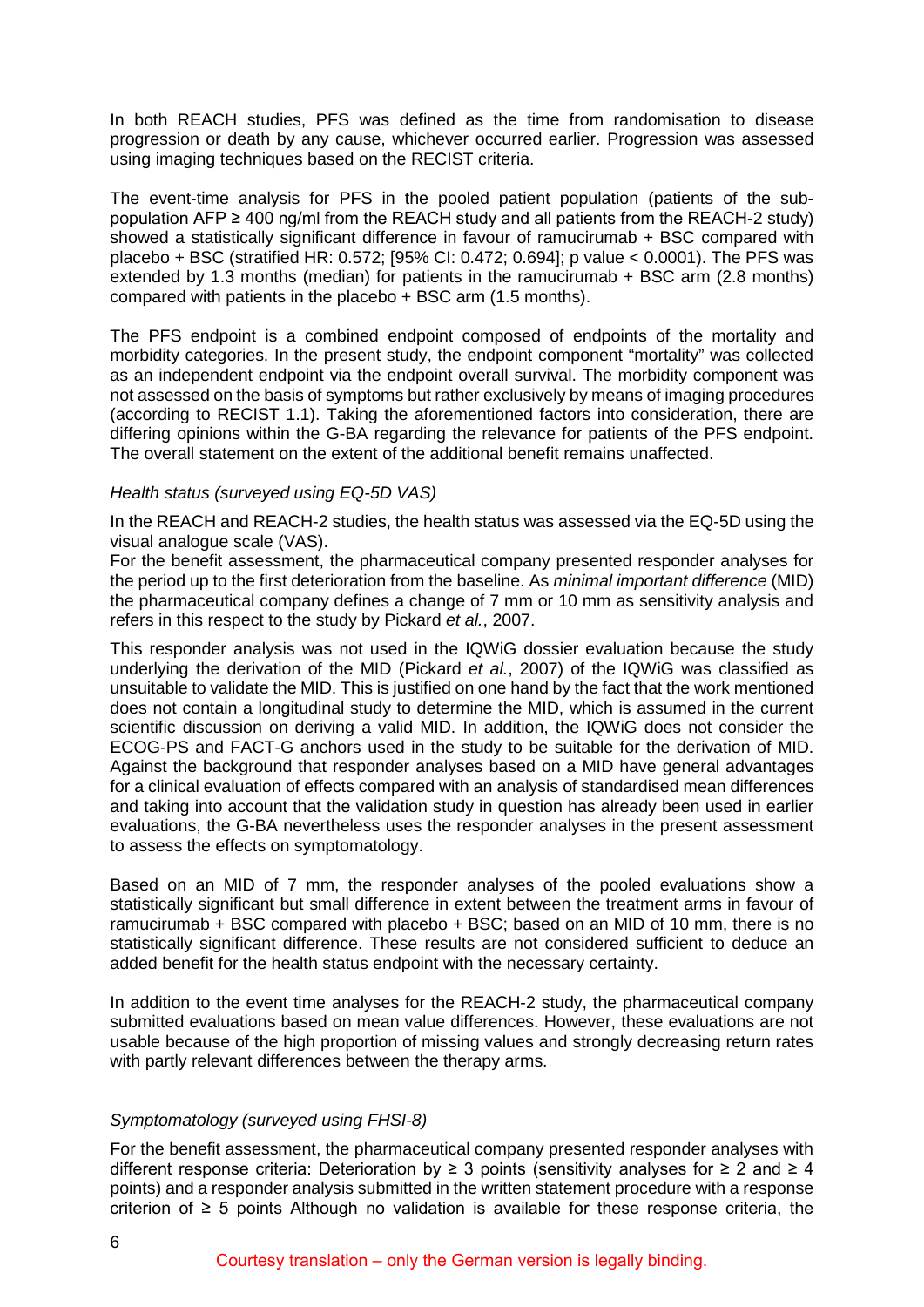response criterion of ≥ 5 points is used for the present assessment against the background of the current scientific discussion on the requirements for response criteria. For the response criterion of  $\geq$  5 points, there is a statistically significant difference in favour of ramucirumab + BSC compared with placebo + BSC.

# Quality of life

In the REACH and REACH-2 studies, data on health-related quality of life were not collected with the appropriate tools.

# Side effects

Because of the different lengths of observation times in the treatment arms, event time analyses are used.

#### *Adverse events (AE) in total*

The total rate of AEs is presented only as a supplement because the operationalisation of side effects also includes events that are not patient-relevant.

#### *Serious AE, severe AE (CTCAE grade ≥ 3), discontinuation because of adverse events*

For the benefit assessment, event time analyses are available for the endpoints serious AEs, severe AEs (CTCAE grade  $\geq$  3), and discontinuation because of AEs.

For the designated endpoints, the meta-analysis shows no statistically significant difference between the treatment groups. In each case, there is no hint for a higher or lower harm from ramucirumab + BSC compared with placebo + BSC. An additional benefit is thus not proven.

# *Specific adverse events*

Regarding specific AE, the respective event rates and Kaplan-Meier curves for the specific AE "gastrointestinal disorders", "hyperbilirubinemia", and "examinations" show that these AEs occur less frequently and later in the ramucirumab + BSC arm than in the placebo + BSC arm. In each case there is an indication that ramucirumab  $+$  BSC is less harmful than placebo  $+$ BSC. On the other hand, the specific AE "peripheral oedema", "headache", and "hypertension" occur more frequently and earlier in the ramucirumab + BSC arm than in the placebo + BSC arm. In each case, this gives an indication of a greater harm from ramucirumab + BSC compared with placebo + BSC.

In the overall view of the results on side effects, there are statistically significant differences in the specific adverse events. They show positive and negative effects of ramucirumab + BSC compared with placebo + BSC. In the overall consideration of all endpoints, neither an advantage nor a disadvantage of ramucirumab  $+$  BSC compared with placebo  $+$  BSC was found in the side effects category.

#### Overall assessment

For the assessment of the additional benefit of ramucirumab for the treatment of patients with advanced or inoperable hepatocellular carcinoma who have serum alpha-fetoprotein (AFP) of ≥ 400 ng/ml and who have been previously treated with sorafenib, results on mortality, morbidity and side effects are available from the meta-analysis (includes sub-population of patients with AFP  $\geq$  400 ng/ml from the REACH study and patients from the REACH 2 study).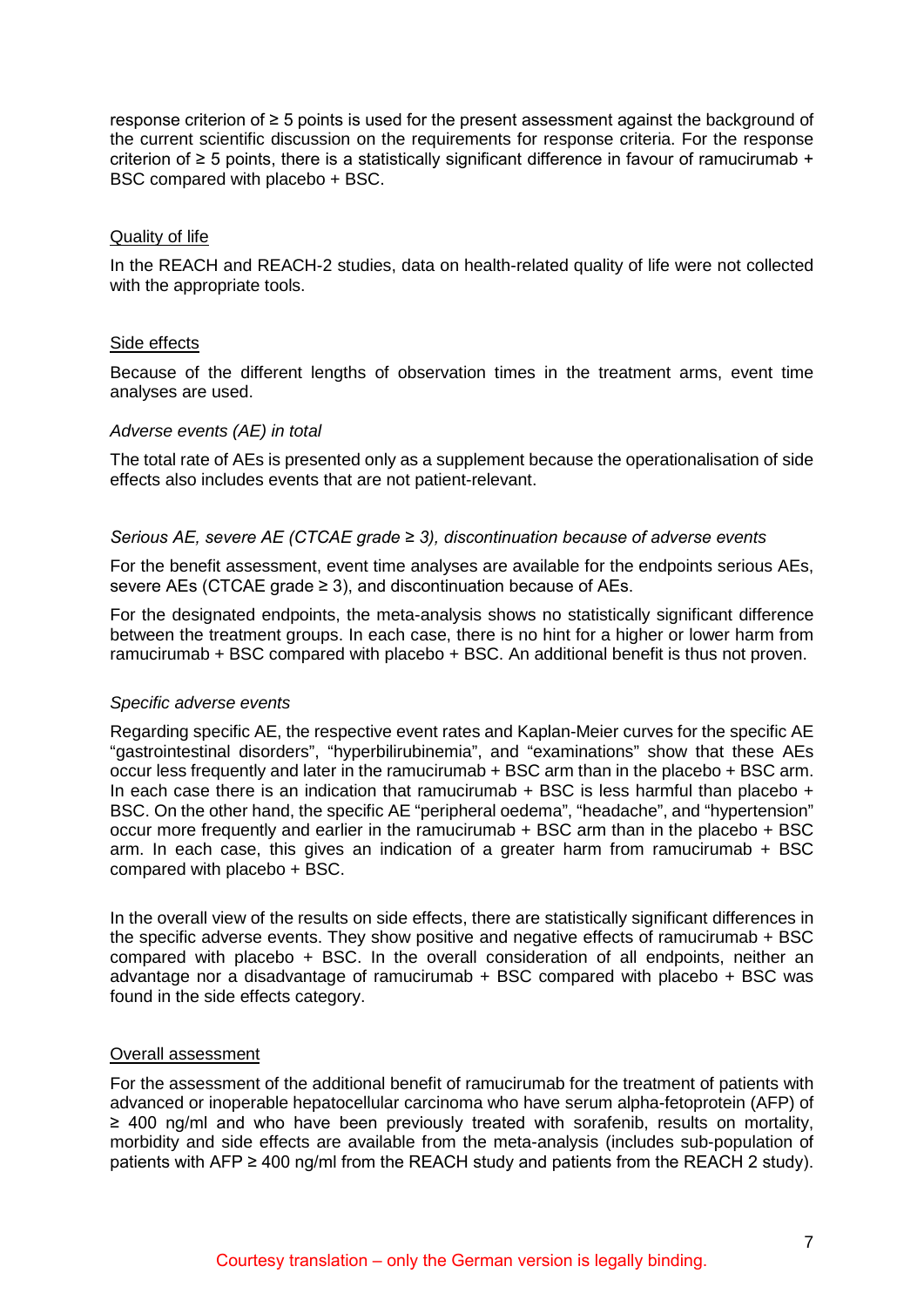In terms of overall survival, ramucirumab + BSC has a minor advantage compared with placebo + BSC.

In the morbidity category, a statistically significant effect in favour of ramucirumab + BSC was shown for the endpoint symptomatology (measured via FHSI-8), which was assessed as clinically relevant.

No suitable data on health-related quality of life are available from the REACH and REACH-2 studies. Thus, it cannot be assessed to what extent therapy with ramucirumab + BSC compared with placebo + BSC affects the quality of life of the patients. Statements on quality of life are given high priority, especially in the present advanced palliative therapy situation.

In the overall view of the results on side effects, there are statistically significant differences in the specific adverse events. They show positive and negative effects of ramucirumab + BSC compared with placebo + BSC. In the overall consideration of all endpoints neither an advantage nor a disadvantage of ramucirumab + BSC compared with placebo + BSC was found in the side effects category.

In the overall assessment the G-BA concluded that there is a minor additional benefit for ramucirumab + BSC compared with placebo + BSC in the treatment of patients with advanced or inoperable hepatocellular carcinoma who have a serum alpha-fetoprotein (AFP) of  $\geq 400$ ng/ml and who have previously been treated with sorafenib.

Reliability of data (probability of additional benefit)

In the REACH and REACH-2 studies, the additional benefit is assessed based on two randomised, double-blind, and directly comparative Phase III studies. From the REACH study, only the sub-population of patients with serum AFP levels  $\geq 400$  ng/ml was relevant for the benefit assessment. The risk of bias at the study level is classified as low.

The risk of bias for the results on the overall survival endpoint is also classified as low.

The risk of bias for the endpoint symptomatology as well as for the endpoints on side effects (SAEs, severe AEs (CTCAE grade  $\geq$  3), discontinuation because of AEs, and specific AEs) is considered high. However, a downgrading of the reliability of data for the overall assessment is not justified.

The reliability of data supporting the finding of an additional benefit must therefore be classified as "proof".

# <span id="page-7-0"></span>**2.1.4 Summary of the assessment**

For the assessment of the additional benefit of ramucirumab for the treatment of patients with advanced or inoperable hepatocellular carcinoma who have serum alpha-fetoprotein (AFP) of ≥ 400 ng/ml and who have been previously treated with sorafenib, results on mortality, morbidity, and side effects are available.

For overall survival, the meta-analysis shows a slight advantage of ramucirumab  $+$  BSC compared with placebo + BSC.

Another advantage of ramucirumab compared with best supportive care is the improvement of symptomatology.

No suitable data on health-related quality of life are available. Thus it cannot be assessed to what extent therapy with ramucirumab + BSC compared with placebo + BSC affects the quality of life of the patients.

In the overall consideration of all endpoints neither an advantage nor a disadvantage of ramucirumab + BSC compared with placebo + BSC was found in the side effects category.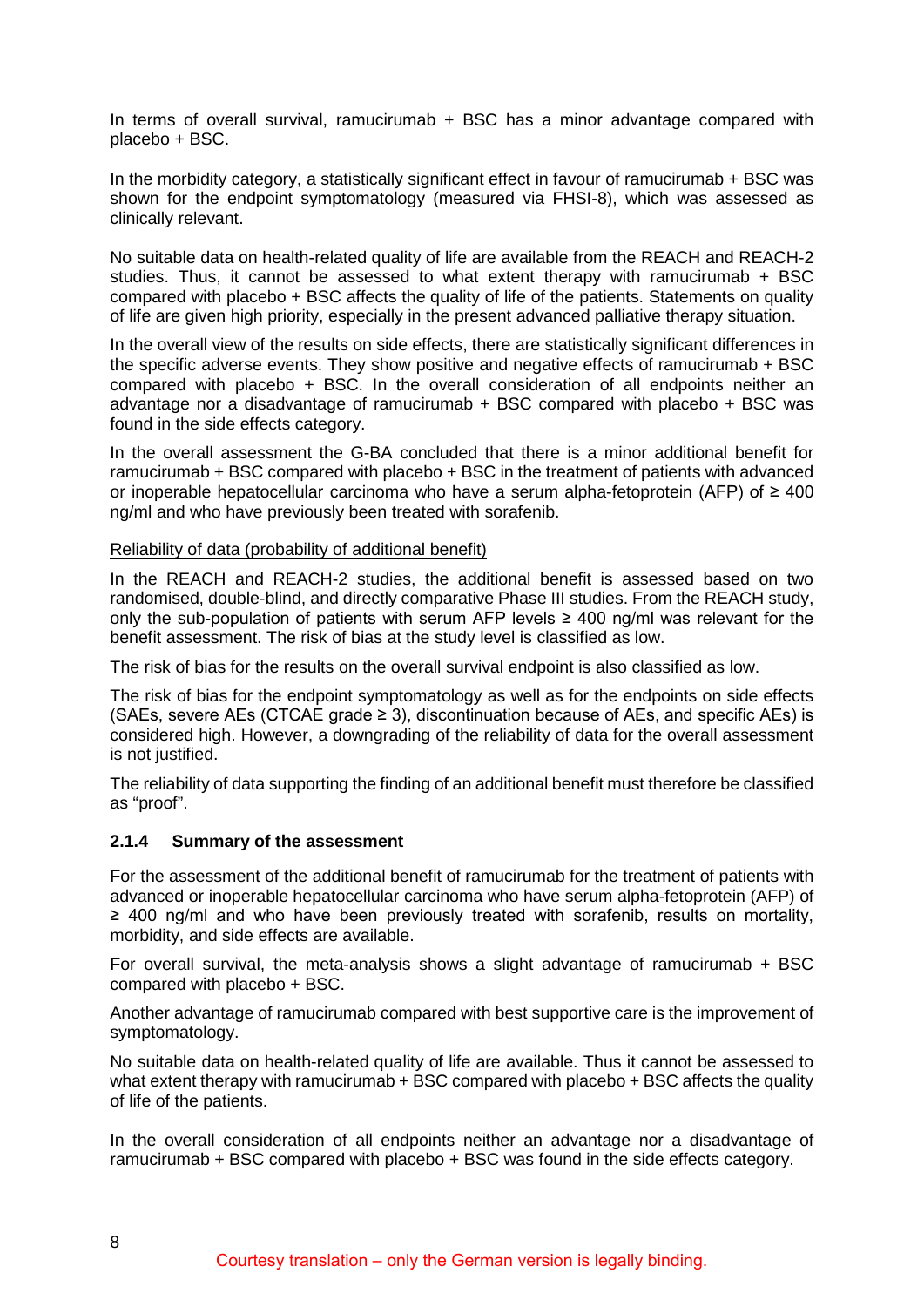In the overall view there is proof of a minor additional benefit for ramucirumab + BSC compared with placebo + BSC in the treatment of patients with advanced or inoperable hepatocellular carcinoma who have serum alpha-fetoprotein (AFP) of  $\geq$  400 ng/ml and who have been previously treated with sorafenib.

# <span id="page-8-0"></span>**2.2 Number of patients or demarcation of patient groups eligible for treatment**

The information on the number of patients is based on the target population in statutory health insurance (SHI).

Patient numbers for this resolution are calculated using the patient numbers from the resolution on cabozantinib dated 6 June 2019 (1,280–4,900 patients). These are adult patients with hepatocellular carcinoma without curative therapy intent and for whom locoregional therapy is out of the question and who have previously received sorafenib. There is great uncertainty regarding the calculation of the proportion of patients who have an AFP value  $\geq 400$  ng/ml. This is based on two publications (Ganten 2017 and Hennenfent 2017) from which a range of 37.61–45.1% results.

# <span id="page-8-1"></span>**2.3 Requirements for a quality-assured application**

The requirements in the product information are to be taken into account. The European Medicines Agency (EMA) provides the contents of the product information (summary of product characteristics, SmPC) for Cyramza® (active ingredient: ramucirumab) at the following publicly accessible link (last access: 28 October 2019):

[https://www.ema.europa.eu/en/documents/product-information/cyramza-epar-product](https://www.ema.europa.eu/en/documents/product-information/cyramza-epar-product-information_de.pdf)[information\\_de.pdf](https://www.ema.europa.eu/en/documents/product-information/cyramza-epar-product-information_de.pdf)

Treatment with ramucirumab should only be initiated and monitored by specialists in internal medicine, haematology, and oncology, specialists in gastroenterology, and specialists participating in the Oncology Agreement who are experienced in the treatment of patients with hepatocellular carcinoma.

The study only included patients who had a Child-Pugh stage A disease.

# <span id="page-8-2"></span>**2.4 Treatment costs**

The treatment costs are based on the contents of the product information and the information listed in the LAUER-TAXE® (last revised: 1 February 2020).

For the cost representation, only the dosages of the general case are considered. Patientindividual dose adjustments (e.g. because of side effects or co-morbidities) are not taken into account when calculating the annual treatment costs.

#### Costs of the appropriate comparator therapy

The treatment costs for best supportive care are different for each individual patient.

Because best supportive care has been determined as an independent appropriate comparator therapy, best supportive care is also reflected in the medicinal product to be evaluated as well as in the further appropriate comparator therapy.

The type and scope of best supportive care can vary depending on the medicinal product to be assessed and the comparator therapy.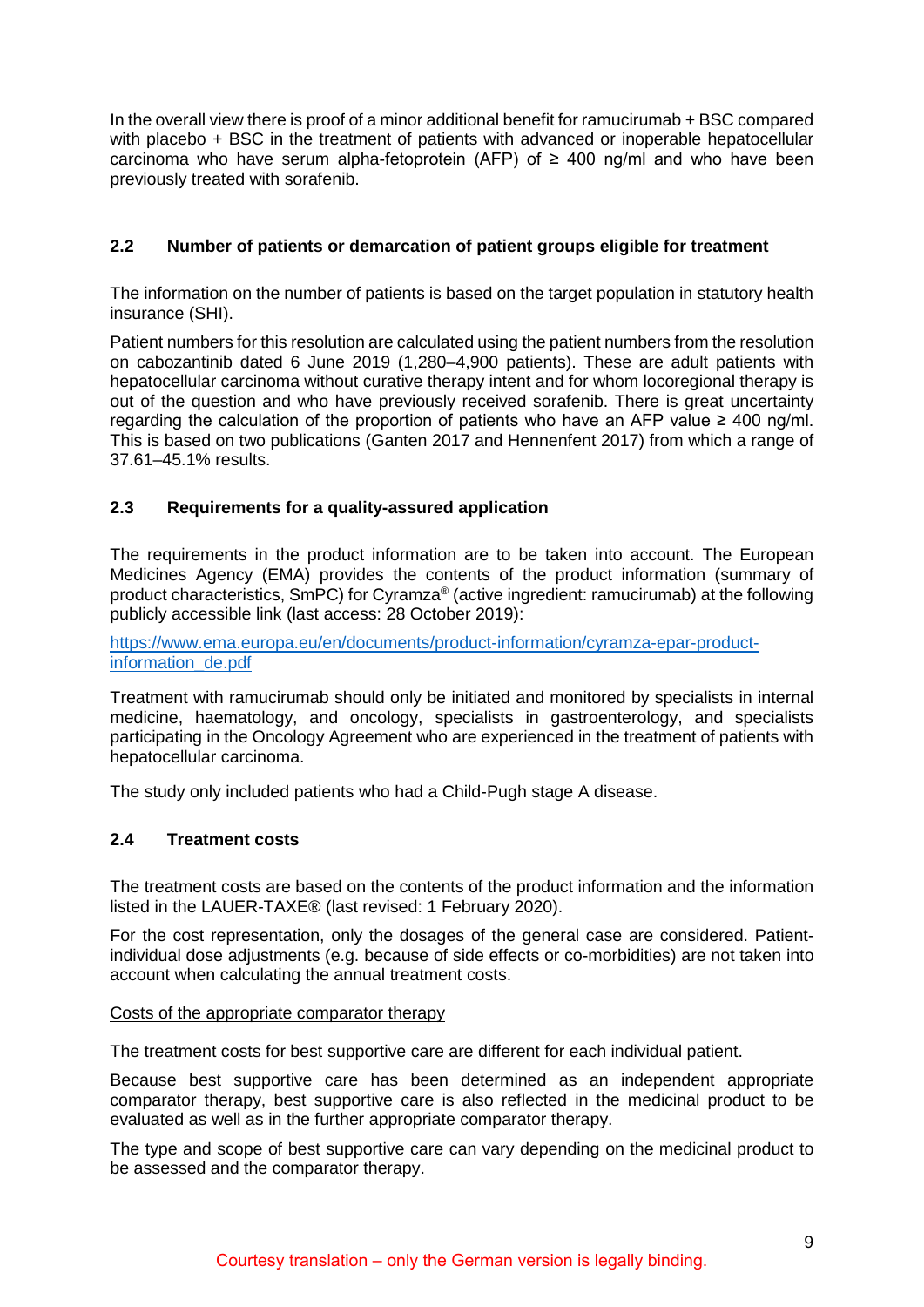# Treatment duration:

If no maximum treatment duration is specified in the product information, the treatment duration is assumed to be one year, even if the actual treatment duration varies from patient to patient and/or is shorter on average.

| Designation<br>of the therapy                                         | Treatment<br>mode                     | Number of<br>treatments/patient/year | Treatment<br>duration/treatment<br>(days) | Treatment<br>days/patient/<br>year |  |
|-----------------------------------------------------------------------|---------------------------------------|--------------------------------------|-------------------------------------------|------------------------------------|--|
|                                                                       | Medicinal product to be assessed      |                                      |                                           |                                    |  |
| Ramucirumab                                                           | continuously,<br>every 14 days        | 26.1                                 | 1                                         | 26.1                               |  |
| + best<br>different for each individual patient<br>supportive<br>care |                                       |                                      |                                           |                                    |  |
| Appropriate comparator therapy                                        |                                       |                                      |                                           |                                    |  |
| Best supportive care                                                  |                                       |                                      |                                           |                                    |  |
| <b>Best</b><br>supportive<br>care                                     | different for each individual patient |                                      |                                           |                                    |  |
| Cabozantinib                                                          |                                       |                                      |                                           |                                    |  |
| Cabozantinib                                                          | continuously,<br>$1 \times$ daily     | 365                                  | 1                                         | 365                                |  |
| best<br>÷<br>supportive<br>care                                       | different for each individual patient |                                      |                                           |                                    |  |

# Usage and consumption:

For the calculation of the dosages as a function of body weight, the average body measurements from the official representative statistics "Microcensus 2017 – body measurements of the population" were used as a basis (average body weight): 77.0 kg).[2](#page-9-0)

| Designation of<br>the therapy    | Dosage/<br>application | Dose/pat<br>ient/treat<br>ment<br>davs | Consumption<br>by<br>potency/treatm<br>ent day | Treatment<br>days/<br>patient/<br>vear | Average<br>annual<br>consumption<br>by potency |  |
|----------------------------------|------------------------|----------------------------------------|------------------------------------------------|----------------------------------------|------------------------------------------------|--|
| Medicinal product to be assessed |                        |                                        |                                                |                                        |                                                |  |

<span id="page-9-0"></span>German Federal Office For Statistics, Wiesbaden 2018: http://www.gbe-bund.de/

-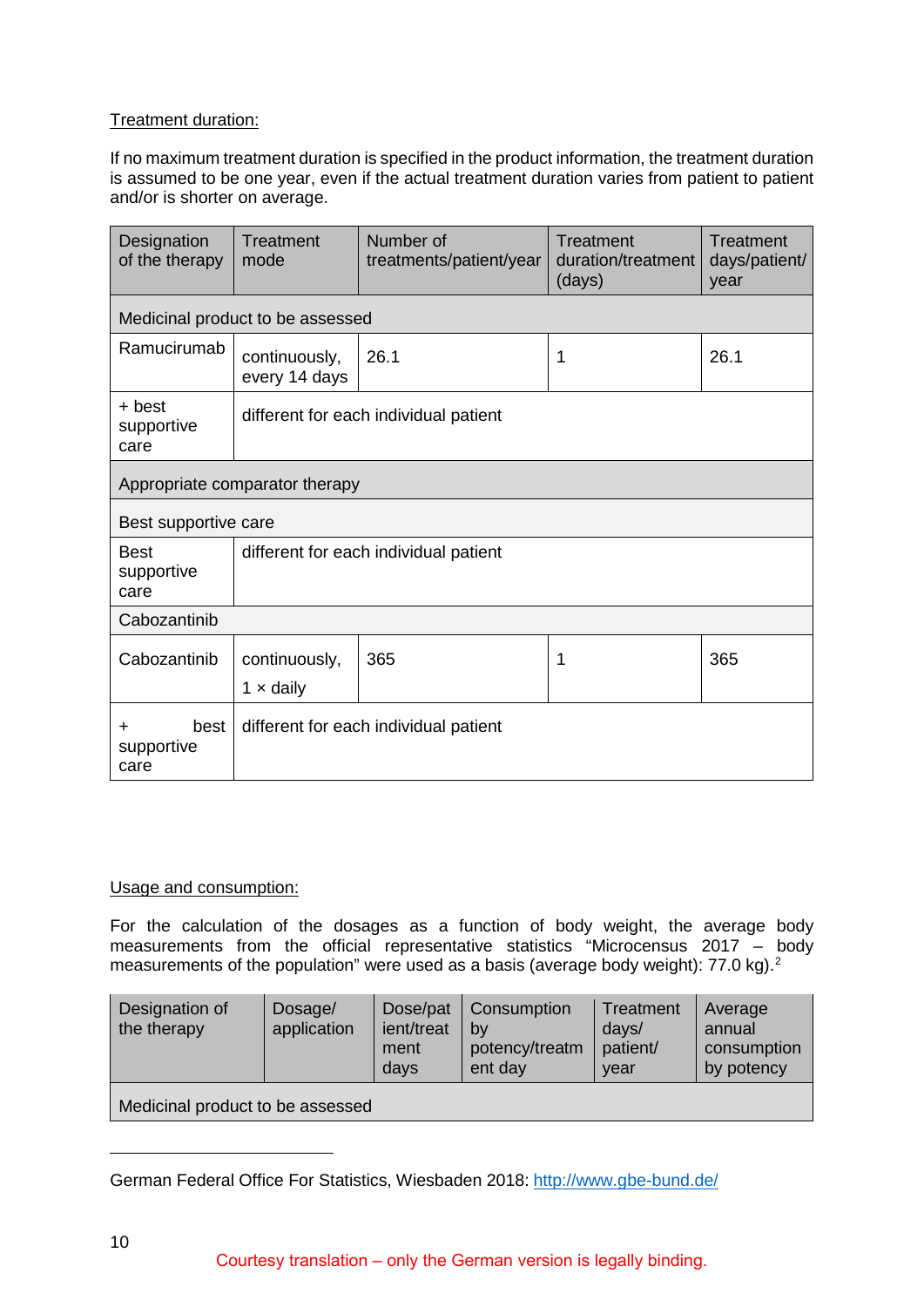| Designation of<br>the therapy  | Dosage/<br>application                | Dose/pat<br>ient/treat<br>ment<br>days | Consumption<br>by<br>potency/treatm<br>ent day | Treatment<br>days/<br>patient/<br>year | Average<br>annual<br>consumption<br>by potency                             |
|--------------------------------|---------------------------------------|----------------------------------------|------------------------------------------------|----------------------------------------|----------------------------------------------------------------------------|
| Ramucirumab                    | 8 mg/kg BW                            | 616 mg                                 | $1 \times 500$ mg +<br>$2 \times 100$ mg       | 26.1                                   | 26.1<br>500<br>$\mathsf{x}$<br>$mg +$<br>52.2<br>100<br>$\mathbf{x}$<br>mg |
| + best supportive<br>care      | different for each individual patient |                                        |                                                |                                        |                                                                            |
| Appropriate comparator therapy |                                       |                                        |                                                |                                        |                                                                            |
| Best supportive care           |                                       |                                        |                                                |                                        |                                                                            |
| Best supportive<br>care        | different for each individual patient |                                        |                                                |                                        |                                                                            |
| Cabozantinib                   |                                       |                                        |                                                |                                        |                                                                            |
| Cabozantinib                   | 60 mg                                 | 60 mg                                  | $1 \times 60$ mg                               | 365.0                                  | $365 \times 60$ mg                                                         |
| + best supportive<br>care      | different for each individual patient |                                        |                                                |                                        |                                                                            |

# Costs:

In order to improve comparability, the costs of the medicinal products were approximated bothon the basis of the pharmacy sales price level and also deducting the statutory rebates in accordance with Sections 130 and 130 a SGB V. To calculate the annual treatment costs, the required number of packs of a particular potency was first determined on the basis of consumption. Having determined the number of packs of a particular potency, the costs of the medicinal products were then calculated on the basis of the costs per pack after deduction of the statutory rebates.

# **Costs of the medicinal product:**

| Designation of the therapy       | Package<br>size | Costs<br>(pharmacy<br>sales price) | Rebate  <br>Sectio<br>n 130<br><b>SGBV</b> | Rebate<br>Section<br>130a<br><b>SGBV</b> | Costs after<br>deduction of<br>statutory<br>rebates |
|----------------------------------|-----------------|------------------------------------|--------------------------------------------|------------------------------------------|-----------------------------------------------------|
| Medicinal product to be assessed |                 |                                    |                                            |                                          |                                                     |
| Ramucirumab 500 mg               | 1 CIS           | €2,141.07                          | €1.77                                      |                                          | €119.00 $\in$ 2,020.30                              |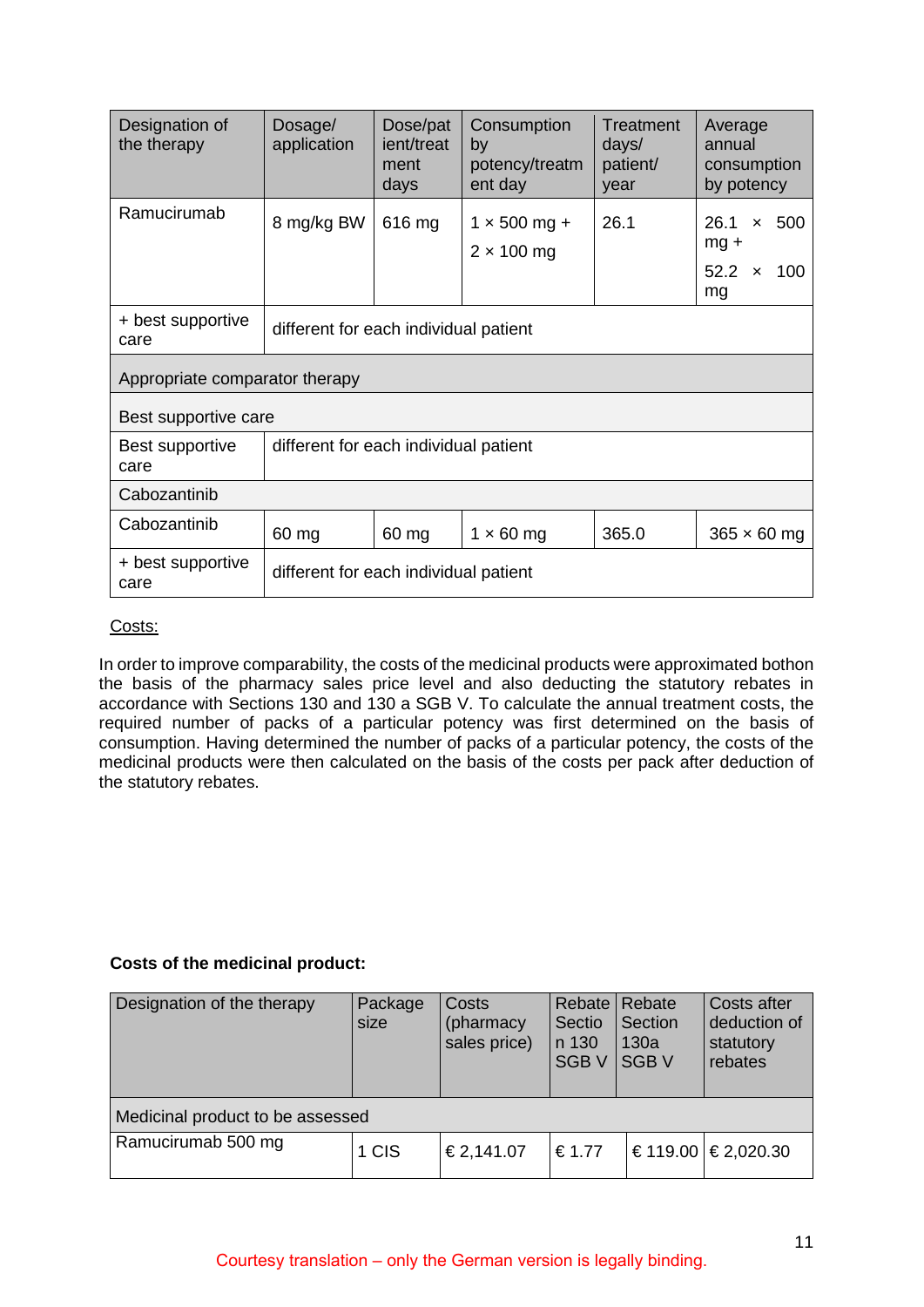| Designation of the therapy                                                                                     | Package<br>size                       | Costs<br>(pharmacy<br>sales price) | Rebate  <br>Sectio<br>n 130<br>SGB <sub>V</sub> | Rebate<br>Section<br>130a<br><b>SGBV</b> | Costs after<br>deduction of<br>statutory<br>rebates |
|----------------------------------------------------------------------------------------------------------------|---------------------------------------|------------------------------------|-------------------------------------------------|------------------------------------------|-----------------------------------------------------|
| Ramucirumab 100 mg                                                                                             | 1 CIS                                 | €440.91                            | € 1.77                                          | €23.80                                   | €415.34                                             |
| + best supportive care <sup>3</sup>                                                                            | different for each individual patient |                                    |                                                 |                                          |                                                     |
| Appropriate comparator therapy                                                                                 |                                       |                                    |                                                 |                                          |                                                     |
| Best supportive care                                                                                           |                                       |                                    |                                                 |                                          |                                                     |
| Best supportive care                                                                                           | different for each individual patient |                                    |                                                 |                                          |                                                     |
| Cabozantinib                                                                                                   |                                       |                                    |                                                 |                                          |                                                     |
| Cabozantinib 60 mg                                                                                             | 30 FCT                                | €5,709.38                          | €1.77                                           | €322.79                                  | €5,384.82                                           |
| + best supportive care <sup>3</sup>                                                                            | different for each individual patient |                                    |                                                 |                                          |                                                     |
| Abbreviations: $CIS =$ Concentrate for the preparation of an infusion solution; $FCT = film$<br>coated tablets |                                       |                                    |                                                 |                                          |                                                     |

Pharmaceutical retail price (LAUER-TAXE®) as last revised: 1 February 2020

#### Costs for additionally required SHI services:

Only costs directly related to the use of the medicinal product are taken into account. If there are regular differences in the necessary use of medical treatment or in the prescription of other services in the use of the medicinal product to be evaluated and the appropriate comparator therapy in accordance with the product information, the costs incurred for this must be taken into account as costs for additionally required SHI services.

Medical treatment costs, medical fee services, and costs incurred for routine examinations (e.g. regular laboratory services such as blood count tests) that do not exceed standard expenditure in the course of the treatment are not shown.

Because there are no regular differences in the necessary medical treatment or the prescription of other services when using the medicinal product to be assessed and the appropriate comparator therapy according to the product information, no costs for additionally required SHI services had to be taken into account.

#### Other services covered by SHI funds:

The special agreement on contractual unit costs of retail pharmacist services (Hilfstaxe; contract on price formation for substances and preparations of substances) is not fully used to calculate costs. Alternatively, the pharmacy sales price publicly accessible in the directory services according to Section 131, paragraph 4 SGB V is a suitable basis for a standardised calculation.

According to the special agreement on contractual unit costs of retail pharmacist services

<span id="page-11-0"></span><sup>&</sup>lt;sup>3</sup> The costs for best supportive care are also shown here, as best supportive care also represents an independent appropriate comparator therapy.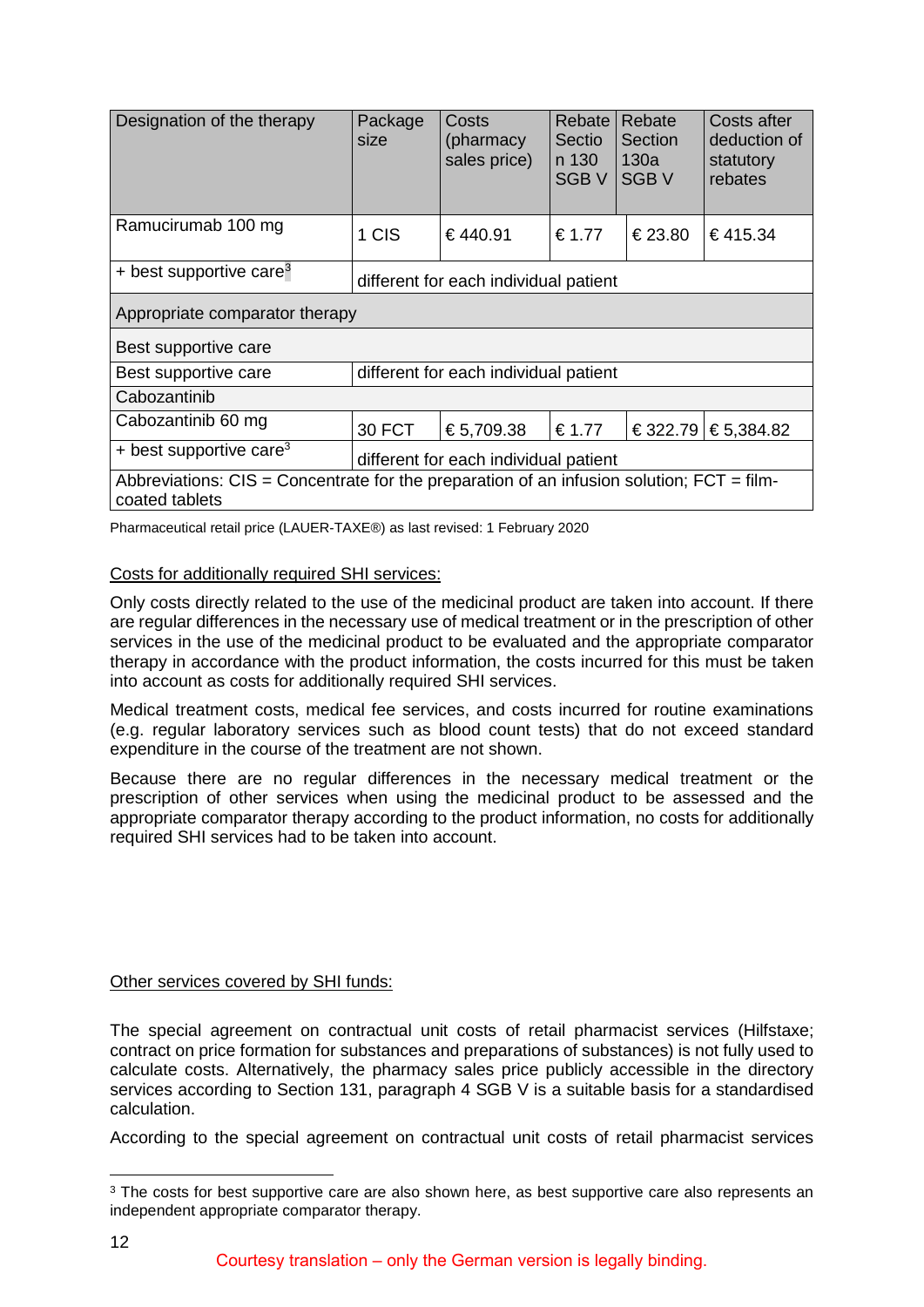[Hilfstaxe"] (last revised: arbitral award to determine the mg prices for parenteral preparations from proprietary medicinal products in oncology in the Hilfstaxe according to Section 129, paragraph 5c, sentences 2–5 SGB V of 19 January 2018), surcharges for the production of parenteral preparations containing cytostatic drugs of a maximum of € 81 per ready-to-use preparation and for the production of parenteral solutions containing monoclonal antibodies of a maximum of  $\epsilon$  71 per ready-to-use unit shall be payable. These additional costs are not added to the pharmacy sales price but rather follow the rules for calculating the Hilfstaxe. The cost representation is based on the pharmacy retail price and the maximum surcharge for the preparation and is only an approximation of the treatment costs. This presentation does not take into account, for example, the rebates on the pharmacy purchase price of the active ingredients, the invoicing of discards, and the calculation of application containers and carrier solutions according to the regulations of Annex 3 of the Hilfstaxe.

# <span id="page-12-0"></span>**3. Bureaucratic costs**

The proposed resolution does not create any new or amended information obligations for care providers within the meaning of Annex II to Chapter 1 VerfO and, accordingly, no bureaucratic costs.

# <span id="page-12-1"></span>**4. Process sequence**

On 28 August 2019, the pharmaceutical company submitted a dossier for the benefit assessment of ramucirumab to the G-BA in due time in accordance with Chapter 5, Section 8, paragraph 1, number 1, sentence 3 VerfO.

By letter dated 29 August 2019 in conjunction with the resolution of the G-BA of 1 August 2011 concerning the commissioning of the IQWiG to assess the benefits of medicinal products with new active ingredients in accordance with Section 35a SGB V, the G-BA commissioned the IQWiG to assess the dossier concerning the active ingredient ramucirumab.

The dossier assessment by the IQWiG was submitted to the G-BA on 28 November 2019, and the written statement procedure was initiated with publication on the website of the G-BA on 2 December 2019. The deadline for submitting written statements was 23 December 2019.

The oral hearing was held on 6 January 2020.

By letter dated 6 January 2020, the IQWiG was commissioned with a supplementary assessment of data submitted in the written statement procedure. The addendum prepared by IQWiG was submitted to the G-BA on 31 January 2020.

In order to prepare a recommendation for a resolution, the Subcommittee on Medicinal Products commissioned a working group (Section 35a) consisting of the members nominated by the leading organisations of the care providers, the members nominated by the SHI umbrella organisation, and representatives of the patient organisations. Representatives of the IQWiG also participate in the sessions.

The evaluation of the written statements received and the oral hearing were discussed at the session of the subcommittee on 11 February 2020, and the proposed resolution was approved.

At its session on 20 February 2020, the plenum adopted a resolution to amend the Pharmaceuticals Directive.